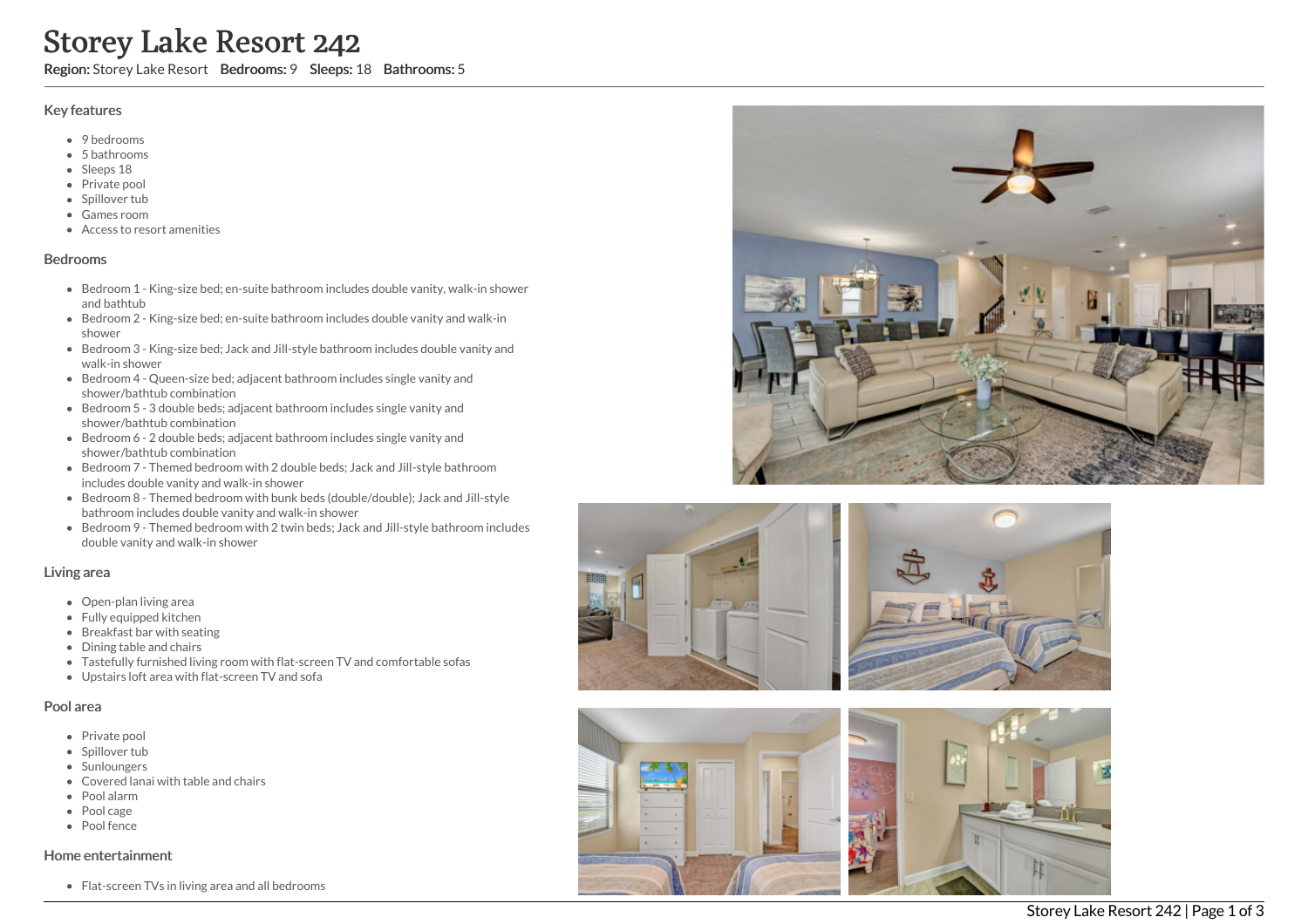Game room includes air hockey, pool table and foosball

#### General

- Air conditioning throughout
- Complimentary wifi
- Bedding and towels included
- $\bullet$  Private parking

## Laundry room

- Washer and dryer
- Iron and ironing board

# Children's equipment available for hire

- Crib
- Stroller
- $\bullet$  High chair
- Pack and play

# Resort facilities

Situated just 17 miles from Orlando International Airport, Storey Lake Resort is ideally located within close proximity to Orlando $A\phi$ ,  $-\hat{a}$ ,  $\phi$ s major attractions. Guests at this resort can enjoy full access to a range of first-class amenities based around the impressive clubhouse  $\tilde{A} \phi \hat{a}$ ,  $\tilde{E}$   $\tilde{c}$  The Hideaway $\tilde{A} \phi \hat{a}$ ,  $\tilde{a}$ ,  $\phi$ . Here, you will find a 9-hole mini golf course, volleyball courts, a fully-equipped fitness center and kayak rentals. The resort also features a large communal pool and spa, waterslides and a lazy river where guests can enjoy a 5\* poolside dining and drinks service.

# Places of interest

- Supermarket 1 mile
- $\bullet$  Shopping mall 2 miles
- Disney World 5 miles
- Seaworld 7 miles
- Universal Studios 10 miles
- Legoland 37 miles
- Airport 17 miles
- Beaches 69 miles